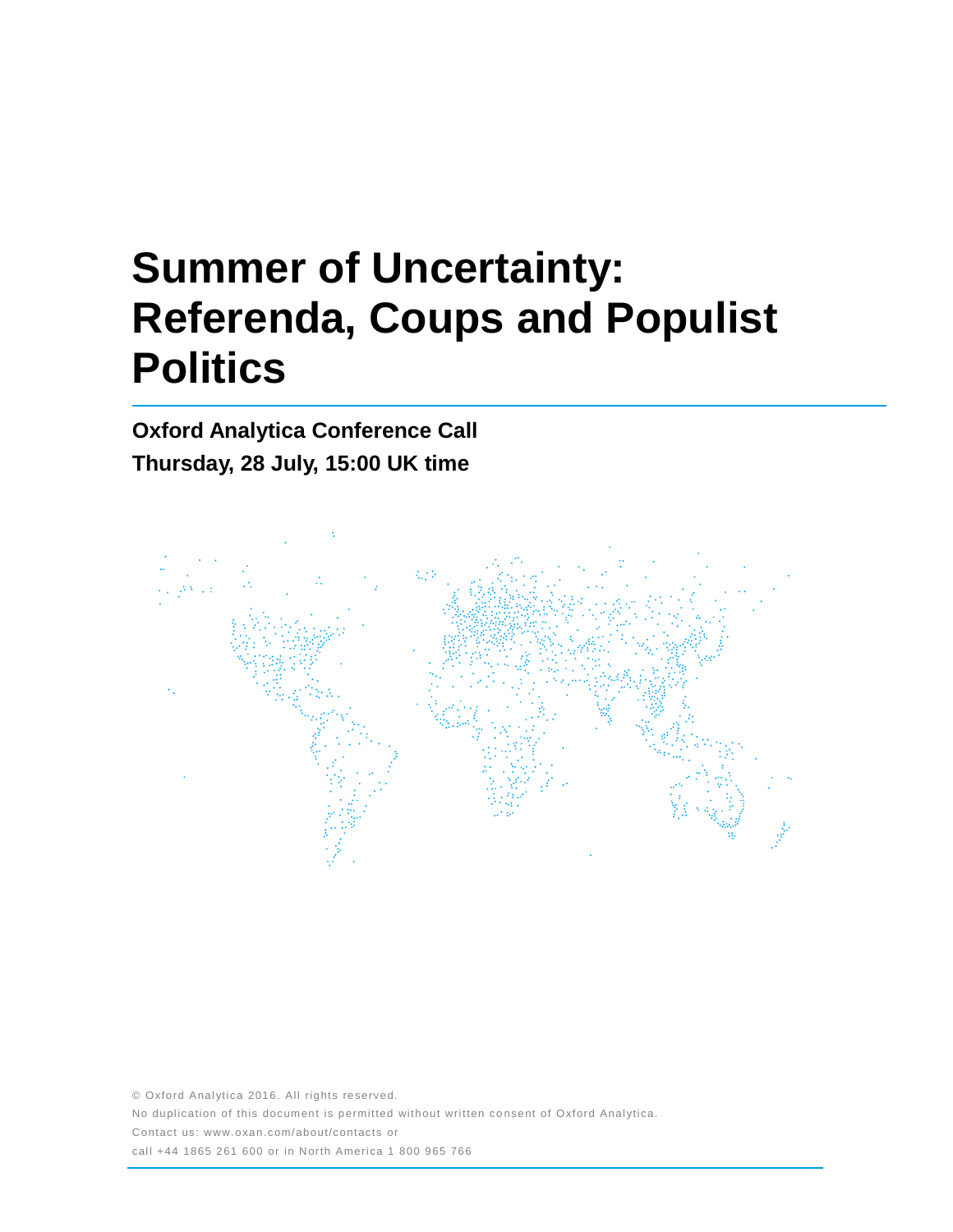

www.oxan.com

## **Summer of Uncertainty – Referenda, Coups and Populist Politics**

The past month or so stumped the pundits -- and the elites. From the United Kingdom's 'Brexit' vote to an attempted coup in Turkey, events have upended any notion of politics as usual and ushered in a summer of uncertainty risking a further fragmentation of a fragile world order.

There are deeper, longer running currents at work in world affairs, though, which will continue to throw up surprises.

Globalisation and democracy, still under the long and dark shadow of the 2008 global financial crisis, are struggling to deliver the economic benefits and social cohesion expected of them.

In the rich countries, stagnant real incomes and the permanent post-de-industrialization loss of skilled manual jobs are bolstering populism, protectionism and isolationism -- challenging political elites in ways unprecedented in modern times.

In the Western democracies, this has taken the form of intemperate populist political insurgencies, which could reach their apogee in November with the election of the Republican party's nominee Donald Trump to the White House.

In Europe, wracked by slow or no growth, existential angst and an institutional inability to deal with its migration crisis, parties of the extreme left and right are on the rise with critical referenda and elections ahead for centrist governments in Italy, France and Germany.

Trust – in politicians, institutions, big corporations, the media – is at a low. Stridency and partisanship are the order of the day, pushing to the margins the compromise and diplomacy needed for the policymaking to solve the pressing global problems – from global terrorism and radical extremism to climate change and re-energising global trade and investment.

This all opens new opportunities for Russia and China, both increasingly illiberal and nationalist, to probe newly perceived vulnerabilities in their Western rivals.

Join us on Thursday, July 28 to put your questions to three of Oxford Analytica's expert advisors about what lies behind the rise of populist politics in the West, the risks and opportunities it poses to policymakers, strategists and investors, and where to look for the next surprise.

No duplication of this document is permitted without written consent of Oxford Analytica.

Contact us: www.oxan.com/about/contacts or

call +44 1865 261 600 or in North America 1 800 965 766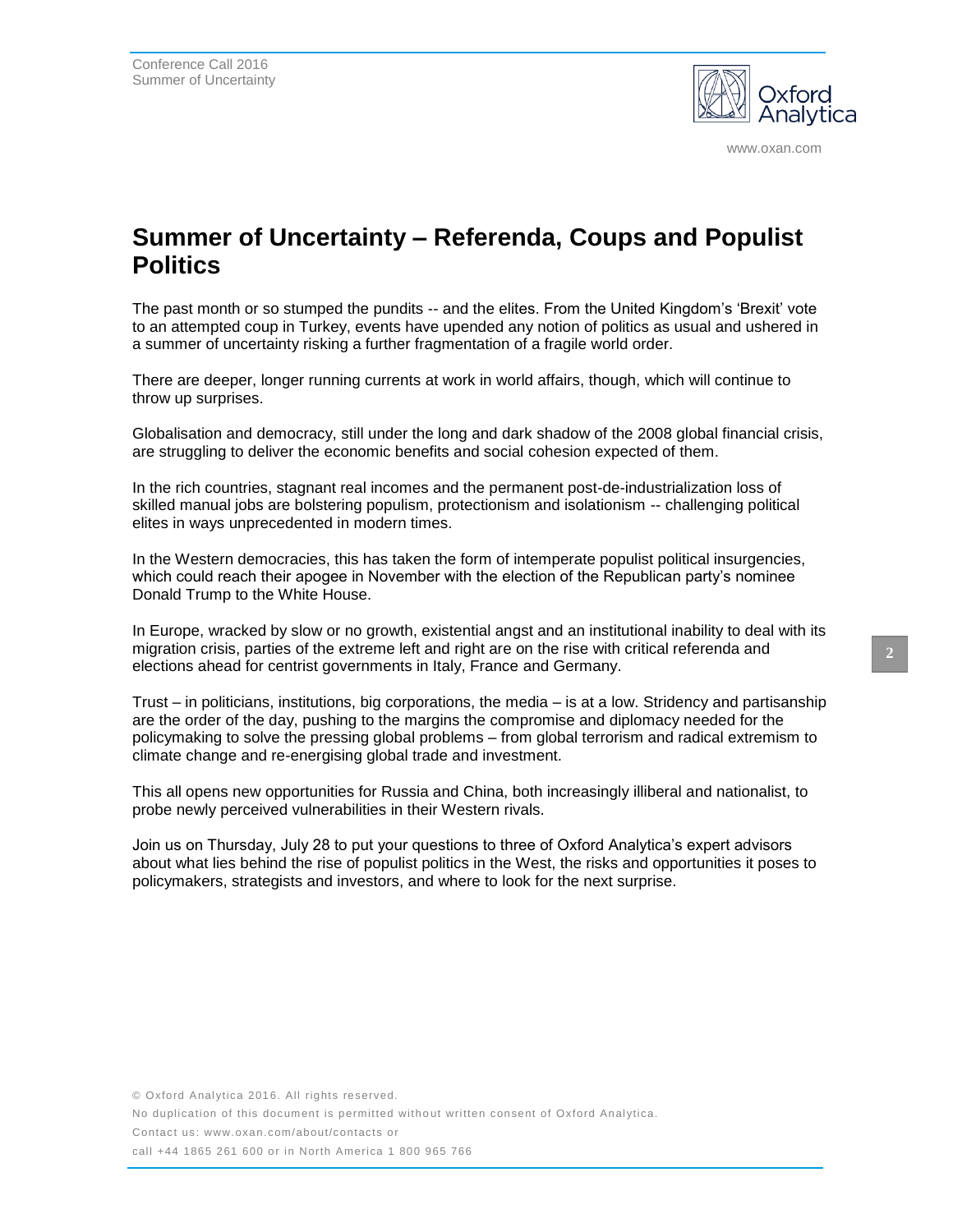

www.oxan.com

## **Chair**

### **Paul Maidment, Director of Analysis and Managing Editor, Oxford Analytica**

Paul Maidment joined Oxford Analytica in December 2014 as the Director of Analysis and Managing Editor of the Oxford Analytica Daily Brief.

He is an award-wining journalist who founded the New York-based digital editorial consultancy Bystander Media in 2010. A pioneer in combining digital and print journalism, he was previously Editor of [Forbes.com](http://forbes.com/) and Executive Editor of Forbes, transforming a magazine website into the leading online destination for business, finance and up-scale lifestyle. Before joining Forbes in 2001, Paul was the founding Editor of the Financial Times' award-winning web site [FT.com](http://ft.com/) and Assistant Editor of the newspaper. His early career as an editor and foreign correspondent encompassed The Economist, the Asian Wall Street Journal and the BBC in the U.K. the U.S. and Asia — a depth of journalistic experience and breadth of media that gives him a unique perspective on the changes transforming publishing and the world economy. Paul was inducted into the Digital Hall of Fame in New York in 2010.

## **Panellists**

## **Dr Diego Sánchez-Ancochea, Development economist, Director of the Latin American Centre at the University of Oxford and Fellow at St Antony's College**

Previously, Diego was at the Institute for the Study of the Americas at the University of London. His research on globalization, industrial policy and social policy focuses on the policy architectures necessary for developing countries to promote economic upgrading and better income (re)distribution. He is the author with Juliana Martinez Franzoni of the University of Costa Rica of 'Good Jobs and Social Services', a study of how Costa Rica incorporated its population in to the labour market with goods jobs while simultaneously providing social services.